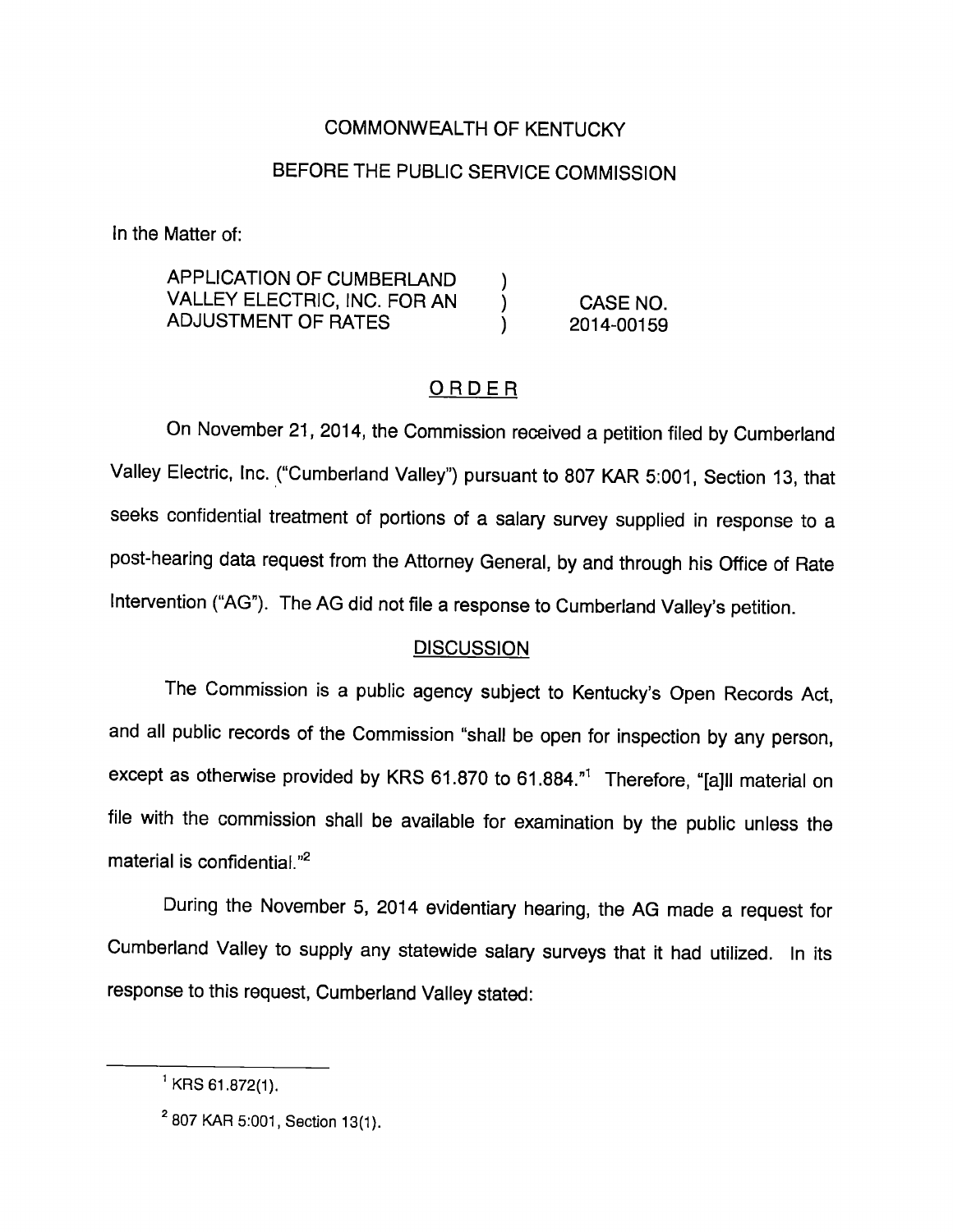Cumberland Valley has contacted KAEC [Kentucky Association of Electric Cooperatives] regarding your post hearing request. KAEC has informed CVE that it is not comfortable having its confidential and proprietary data disclosed in a proceeding before the PSC. KAEC has informed me that if the Attorney General is seeking compensation data of other cooperatives, then compensation data is available in each cooperative's publicly available IRS Form 990. KAEC's assimilation of compensation data in a centralized survey, however, is its proprietary property, and it has consequently requested that we not disclose it to nonmembers. I know we spoke generally about the possibility of providing certain compensation data actually used in the comparison on an anonymous basis, but given the KAEC's objection to the production of this information  $-$  as well as the indication that publicly available Form 990 data may satisfy the substance of the request  $-$  we would propose that the Attorney General's request can be satisfied through those publiclyavailable documents. $3$ 

On November 21, 2015, Cumberland Valley filed with the Commission and served upon the parties a petition for confidential treatment of the KAEC Survey. Cumberland Valley argues, among other things, that the information in the salary survey is confidential, that it is subject to a confidentiality agreement between Cumberland Valley and third parties that supplied the information, that it contains information of a personal nature, that is exempt from disclosure pursuant to KRS 61.878(1)(a) because public disclosure would constitute in unwanted invasion of personal privacy. Cumberland Valley also argues that the KAEC survey includes confidential and proprietary information that is exempt from disclosure pursuant to KRS 61.878(1)(c)(1) because it would permit unfair commercial advantage to competitors if openly disclosed. Cumberland Valley requests that it be afforded confidential treatment into perpetuity.

 $^3$  Cumberland Valley's Responses to Post-Hearing Data Requests, Item 1, filed Nov. 14, 2014.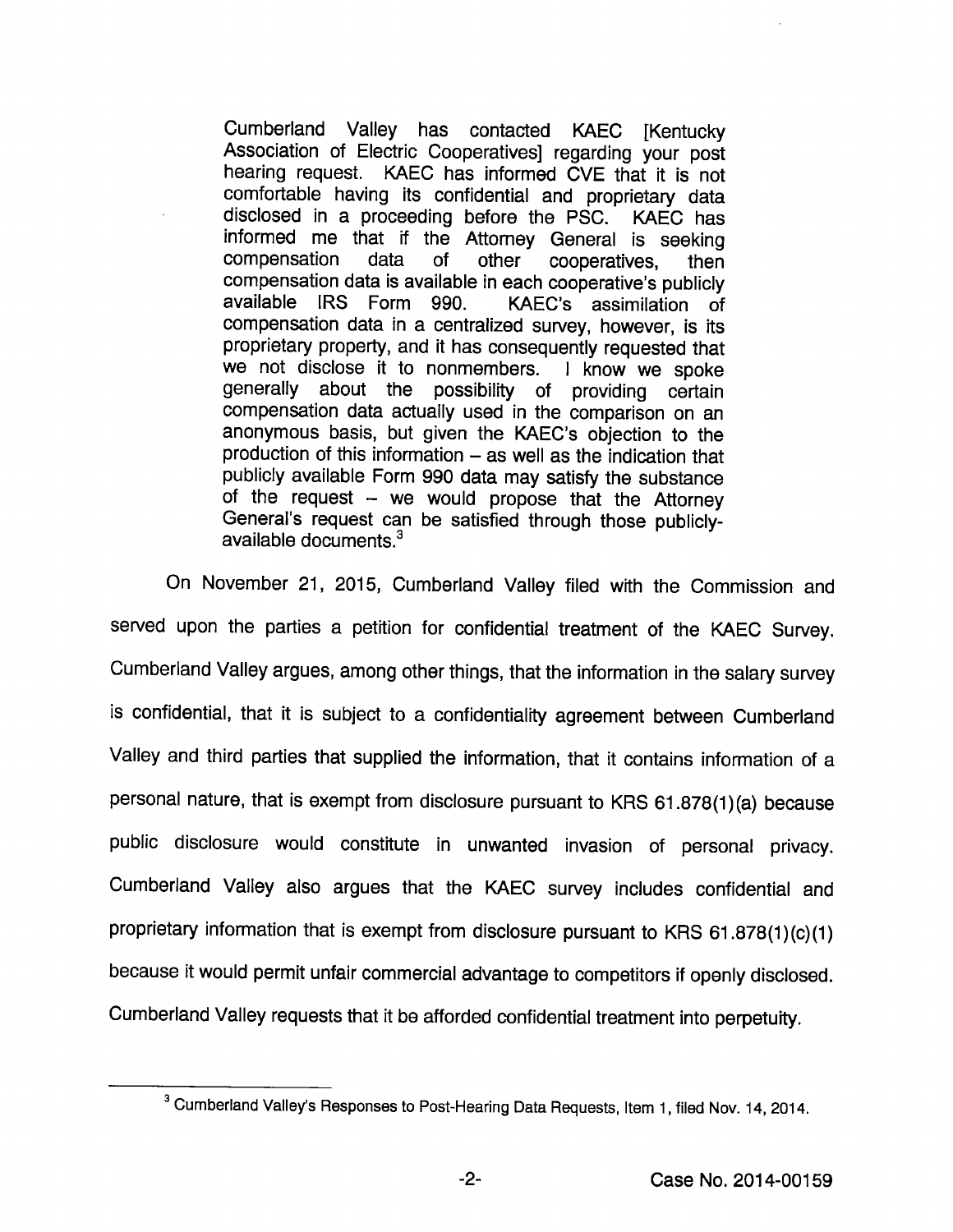The Commission has held that copyrighted documents which are not available for reproduction to the general public and which have been obtained through paid company subscriptions qualify for confidential protection.<sup>4</sup> The Commission has granted confidential protection to benefit and compensation studies which are the product of the investment of extensive time and money.<sup>5</sup> Having reviewed the salary study submitted by Cumberland Valley, the Commission finds that Cumberland Valley has met its burden pursuant to KRS 61.878(1)(c){1) to demonstrate that the information is generally recognized as proprietary because the information would permit an unfair commercial advantage to competitors of Cumberland Valley if openly disclosed. The material should remain confidential for an indefinite period.

The Commission notes, however, that Cumberland Valley did not meet its burden pursuant to KRS 61.878(1)(a) to demonstrate that the public disclosure of the information would constitute a clearly unwarranted invasion of personal privacy. The Commission has held that "[r]edaction of the employee's name, while disclosing the other information, will protect the employee without unduly infringing the public's interest in the information.<sup>"6</sup> The salary survey does not contain any employee names or classify the information by individual cooperatives; therefore, there are no grounds for

<sup>&</sup>lt;sup>4</sup> Case No. 2012-00180, Application of Duke Energy Kentucky, Inc. to Implement a Hedging Program to Mitigate Price Volatility in the Procurement of Natural Gas (Ky. PSC July 16, 2014).

<sup>&</sup>lt;sup>5</sup> See Case No. 2013-00167, Application of Columbia Gas of Kentucky, Inc. for an Adjustment of Rates for Gas Service (Ky. PSC Oct. 29, 2013).

<sup>®</sup>Id. See also Case No. 2013-00237, Application of Water Service Corporation of Kentucky for an Adjustment of Rates (Ky. PSC June 24, 2014). ("The request to redacted in its entirety the schedule containing non-descript numbers and all salary information pertaining to corporate employees of Utilities, Inc., based on KRS 61.878(1)(c)(1), as an unfair commercial advantage to competitors is overbroad and should be denied because the salary information without employee names is not an unfair commercial advantage to competitors.")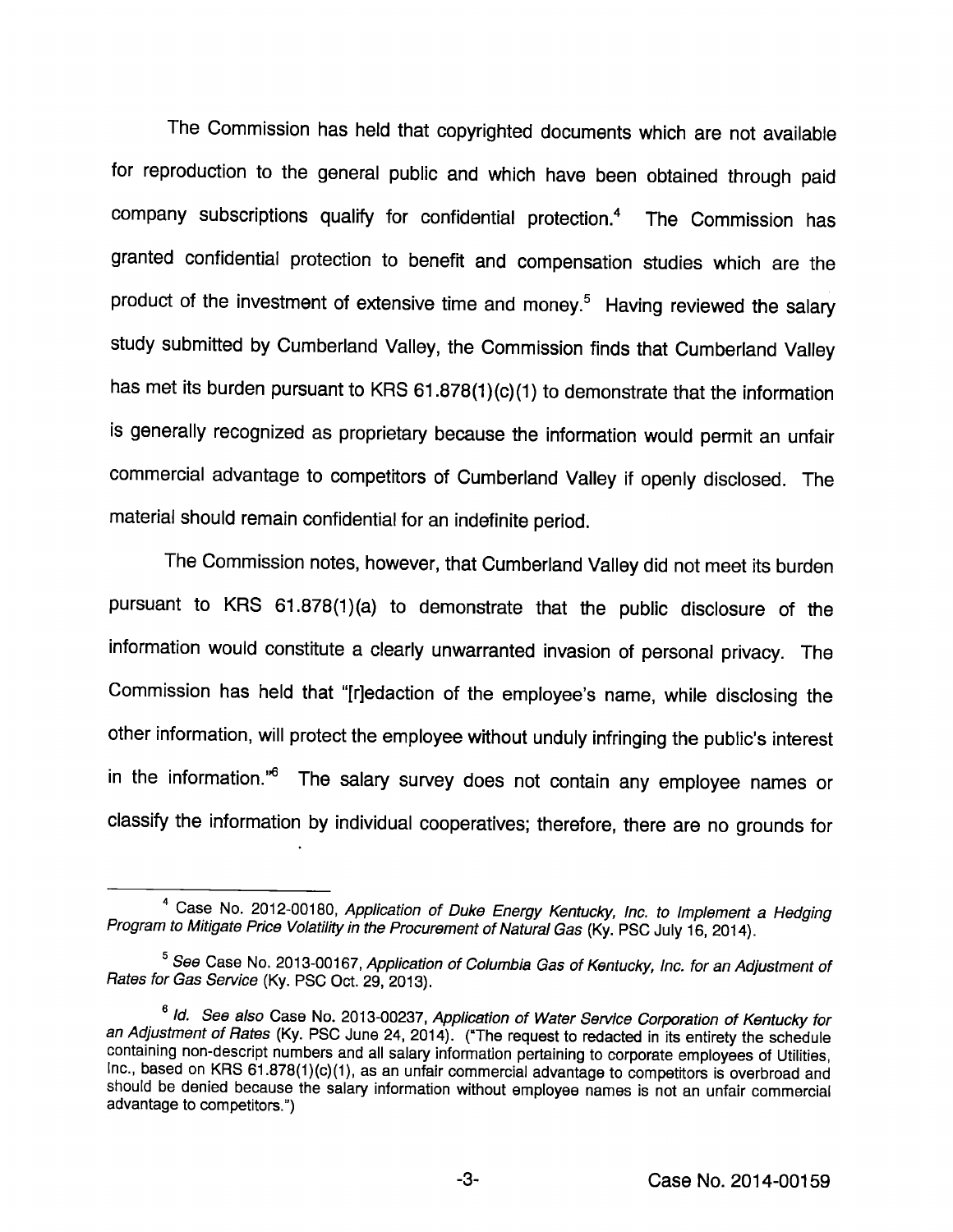Cumberland Valley to assert an unwarranted Invasion of privacy with respect to the disclosure of the compensation information in the salary survey.

in its Responses to Post-Hearing Requests, Cumberland Valley stated that compensation data is publicly available through each electric cooperative's U.S. Internal Revenue Service Form 990.<sup>7</sup> "Form 990, Part VII requires the listing of the organization's current or former officers, directors, trustees, key employees, and highest compensation employees, and current independent contractors, and reporting of certain compensation information relating to such persons."<sup>8</sup> Each individual who is required to be listed on the Form 990 is required, under federal law, to disclose compensation information. Therefore, there were no grounds to assert an unwarranted invasion of privacy with respect to the disclosure of compensation infomnation for or relating to individuals who are listed on Part VII of the IRS Form 990.

The Commission also notes that, in its petition, Cumberland Valley stated that the information is subject to a confidentiality agreement between Cumberland Valley and third parties that supplied the information. Cumberland Valley did not supply a copy of a confidentiality agreement with its petition. Cumberland Valley, as Movant, has the burden of proof to show that the material falls within an exclusion from disclosure.<sup>9</sup> The Commission cannot identify and determine Cumberland Valley's obligations to third parties because Cumberland Valley did not submit an agreement for review.

 $^7$  Id.

<sup>&</sup>lt;sup>8</sup> 2014 Instructions for Form 990 Return of Organization Exempt from Income Tax, p. 24, retrieved from http://www.irs.gov/pub/irs-pdf/i990.pdf on Jan. 30, 2015.

<sup>®807</sup> KAR 5:001, Section 13(2)(c).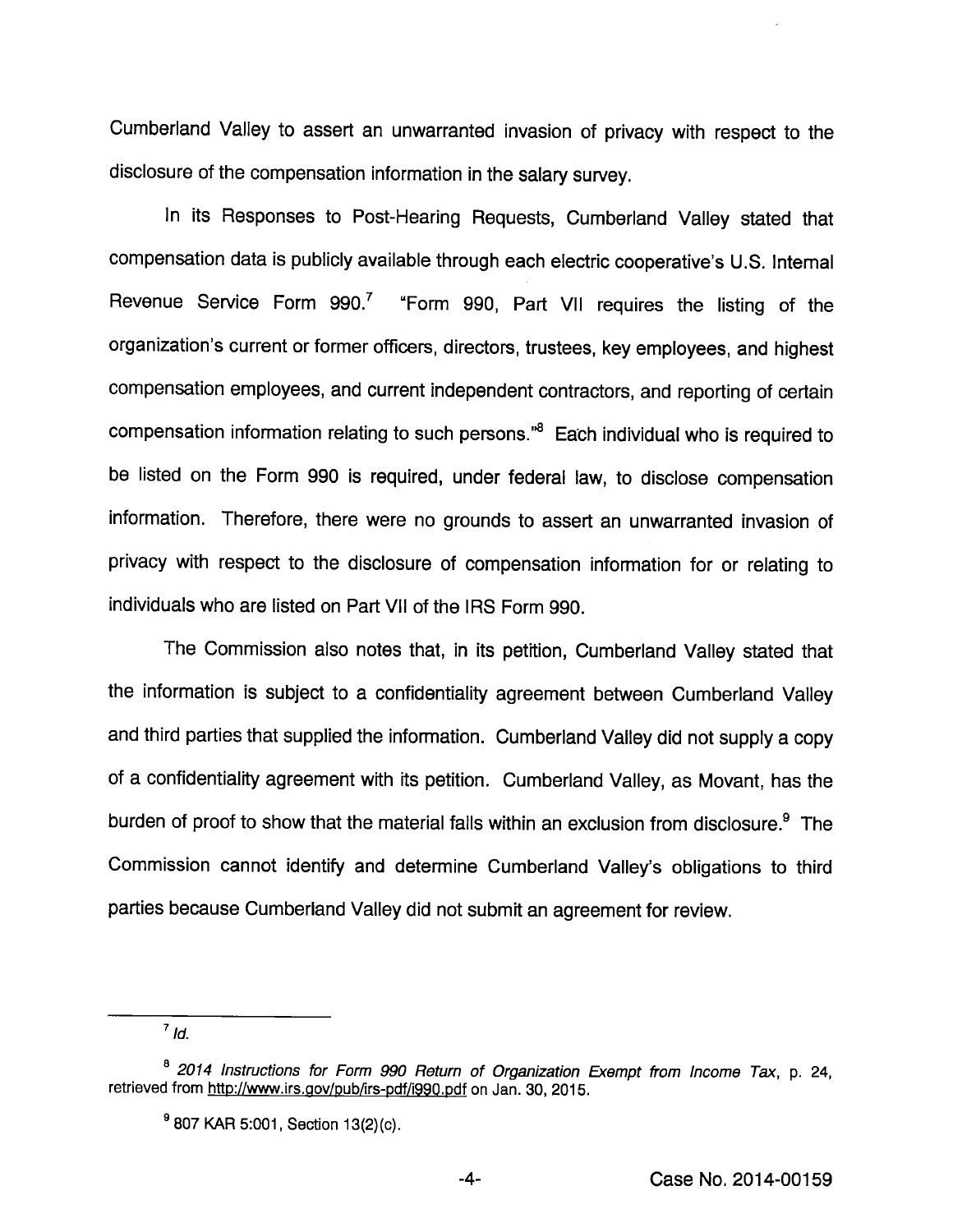Having carefully considered the petition and the materials at use, the Commission finds that:

1. Disclosure of the materials for which Movant seeks confidential treatment would permit an unfair commercial advantage to competitors of Cumberland Valley. The materials are generally recognized as proprietary and meet the criteria! for confidential treatment pursuant to KRS 61.878(1)(c)(1), and 807 KAR 5:001, Section 13, and are exempted from public disclosure.

2. The materials for which Movant seeks confidential treatment would not. If disclosed, constitute a clearly unwarranted invasion of personal privacy and do not meet the criterial for confidential treatment pursuant to KRS 61.878(1)(a), and 807 KAR 5:001, Section 13.

3. The materials for which Movant seeks confidential treatment should not be placed in the public record or made available for public inspection for an indefinite period of time due to the proprietary nature of the information.

IT IS THEREFORE ORDERED that:

1. Movant's petition for confidential protection pursuant to KRS  $61.878(1)(c)(1)$  is hereby granted.

2. The materials for which Movant seeks confidential treatment shall not be placed in the public record or made available for public inspection for an indefinite period of time.

3. Movant shall inform the Commission if the materials in question become publicly available or no longer qualify for confidential treatment.

-5- Case No. 2014-00159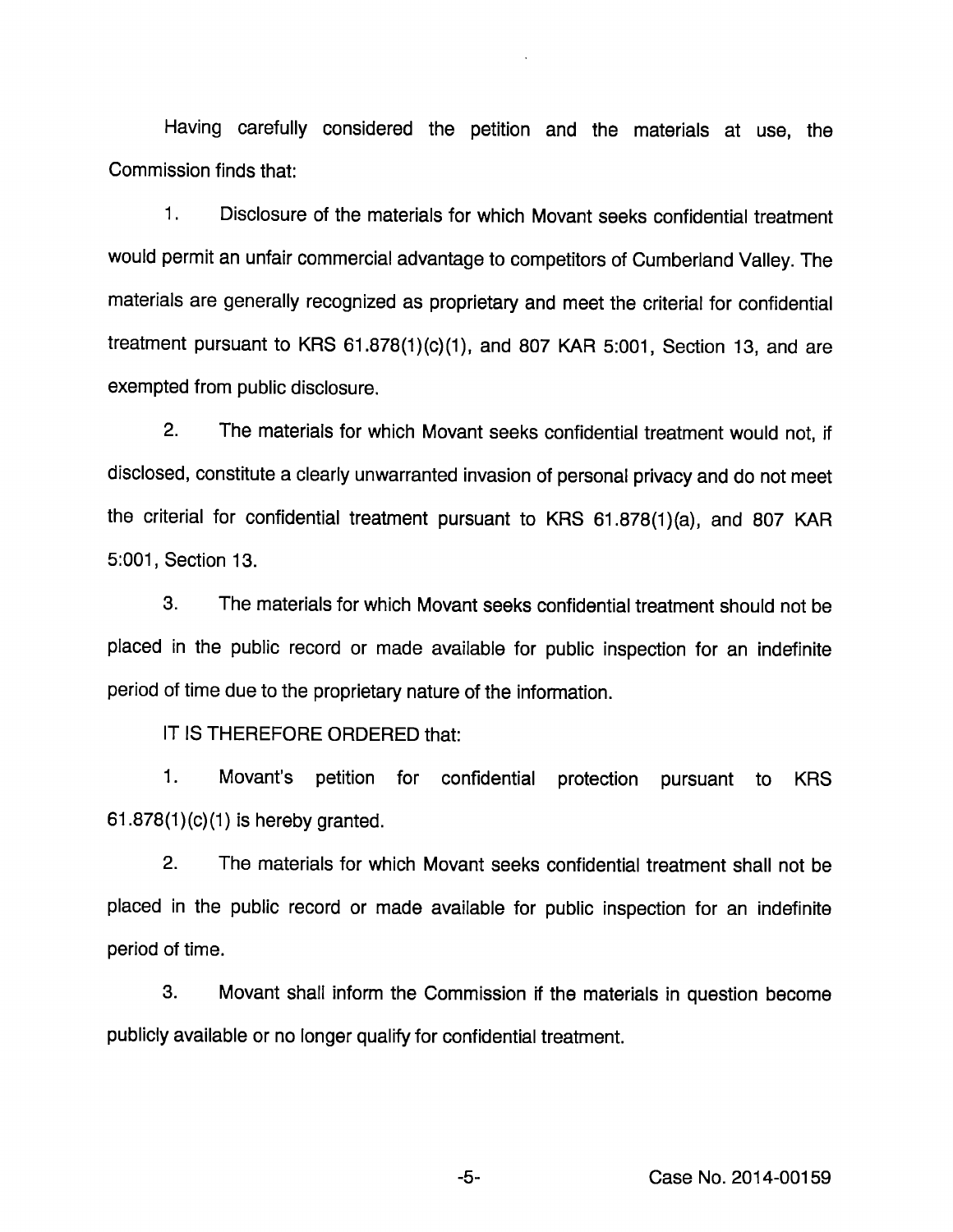4. If a non-party to this proceeding request to inspect materials granted confidential treatment by this Order, the Commission shall notify Movant in writing and direct Movant to demonstrate within 20 days of its receipt of the notice that the materials still fall within the exclusions from disclosure requirements established in KRS 61.878. If Movant is unable to make such demonstration, the requested materials shall be made available for inspection. Otherwise, the Commission shall deny the request for inspection.

5. The Commission shall not make the requested materials available for inspection for 20 days following an Order finding that the materials no longer qualify for confidential treatment in order to allow Movant to seek a remedy afforded by law.

By the Commission



ATTEST:

 $41$  of  $M$ 

Executive Director